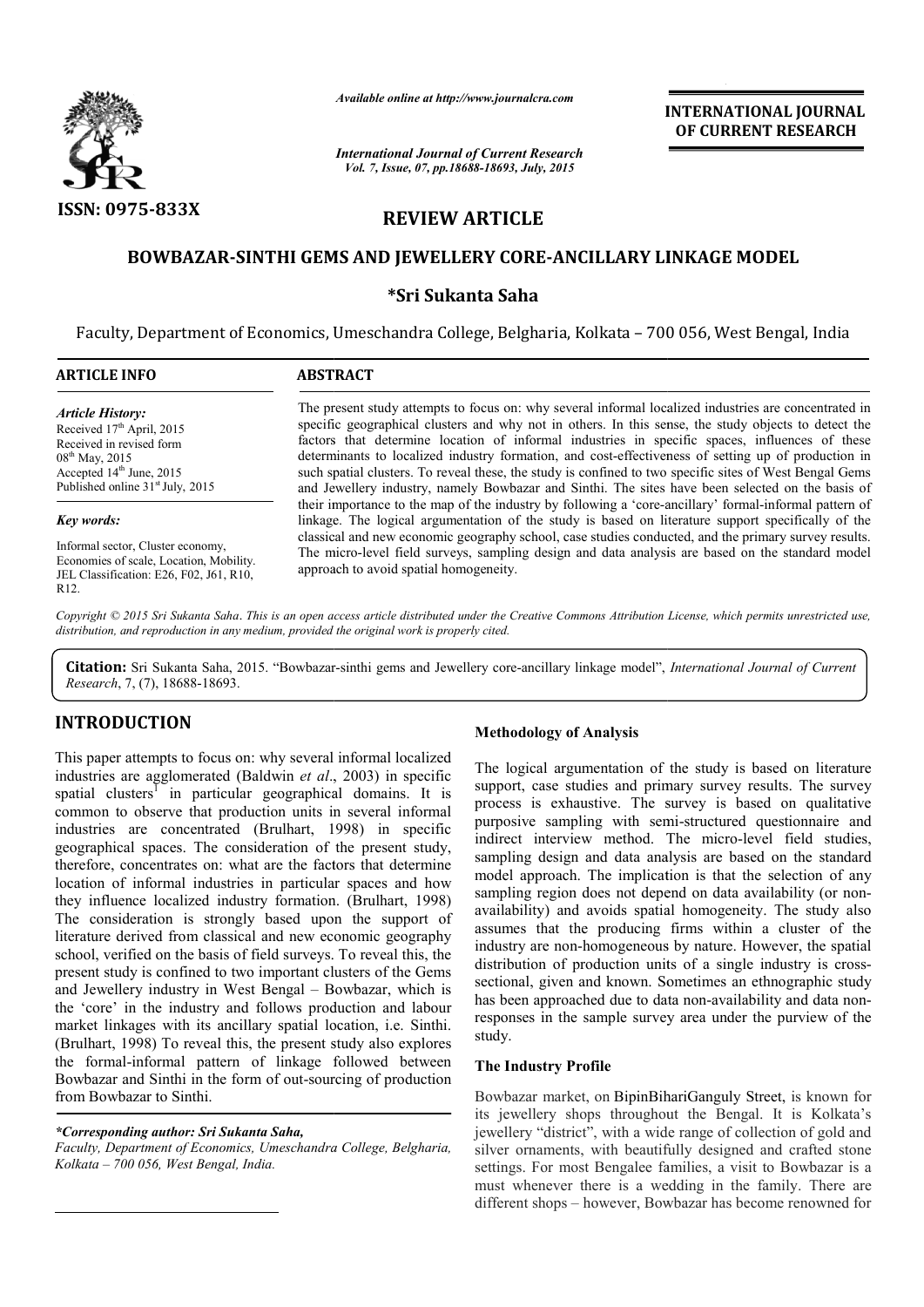its jewellery hub ("Bowbazar Market", Kolkata information Retrieved, 16 August, 2007).

According to Bangiyo SwarnaSilpiSamity*,* the Owners' Association in West Bengal, Bowbazar and the nearby region (including Garanhata, Ankurhati, Latupara, Hatibagan, Barabazar, Maniktala) in Central Kolkata has appeared as the center or 'core' location of the industry in West Bengal. The sales outlets are mainly situated in B. B. Ganguly Street in Bowbazar, along with in Hatibagan and Shyambazar area. These run in the formal sector of the industry. However, formal-informal linkage is a significant feature of the location – linkage appeared with its hinterland area and other linked location, namely Domjur in the Howrah district.

Chennai, Hyderabad, Coimbatore etc., and even to other countries, especially to the middle-East Asian countries and Nepal.

About 10-12 thousands labourers are operating in the location. The skilled and semi-skilled labourers come from the districts of North 24 Paraganas, Howrah, Hooghly, West Midnapore, even from Nepal. Circular migration becomes a common feature here. The informal work-sites in Sinthi function as ancillary production units of the formal sector of Bowbazar and they produce according to the work orders provided by the formal sector. Retail selling does not take place largely. In this way, Sinthi in North Kolkata performs as an ancillary cluster to Bowbazar.



In the labour market, Bowbazar attracts skilled labourers of Domjur – hence Bowbazar acts as a 'core' to attract skilled artisans. In the product market, informal labour in Bowbazar is directly engaged in the production units of the backyard/shopfloor of the formal retailing units. Additionally the formal retail units engage informal labour through sub-contracting with spatially separated cluster from the formal retailing units of Bowbazar. In this way, Bowbazar cluster in Central Kolkata is linked with the production units of Domjur and both have appeared as important and traditional clusters in the entire Eastern India.

Sinthi in North Kolkata has appeared as a separate cluster in the last 35 years. The location is situated near Kolkata (about 30 minutes from Bowbazar) and is near Dumdum railway junction (only 10 minutes by roadways) and Dumdum and Nowaparametro railway. About 250 production units are operating in the main site of Sinthi, others are operating in the hinterland spread up to Nowapara. The production is mostly export-oriented. The producers purchase raw gold from Bowbazar and other raw materials from local market at Barabazar. Often producers sell their finished products directly to Kolkata or they export the products via Kolkata to large cities of other states in India like Delhi, Surat, Mumbai, Pune,

#### The Classical Syntax

The theories on location economics refers that industries do not develop arbitrarily. There are significant economic factors that influence formation of a cluster of industries and businesses in particular spaces. In other sense, the theories explore the logic and science behind: why certain industries emerge and grow in specific geographical locations and why not in others. It may be referred that the enterprises in one location within a cluster with repeated transactions among themselves promote better coordination, trust, informal organizational linkage between enterprises, efficiency, effectiveness, flexibility, formal management linkages in partnerships and alliances, and many others. All these promote sustained spatial bonding among the production units and businesses within a specific geographical location.

However, it is not a very good explanation for successful localized industry formation. To examine the issue on the basis of literature support, we may start with Alfred Marshall (1890, 1892), one of the early contributors in the literature of location economics. (Brulhart, 1998) Alfred Marshall (1891) in his 'Principles of Economics' has referred the idea of "industrial district". To Marshall, an "industrial district" means an area (a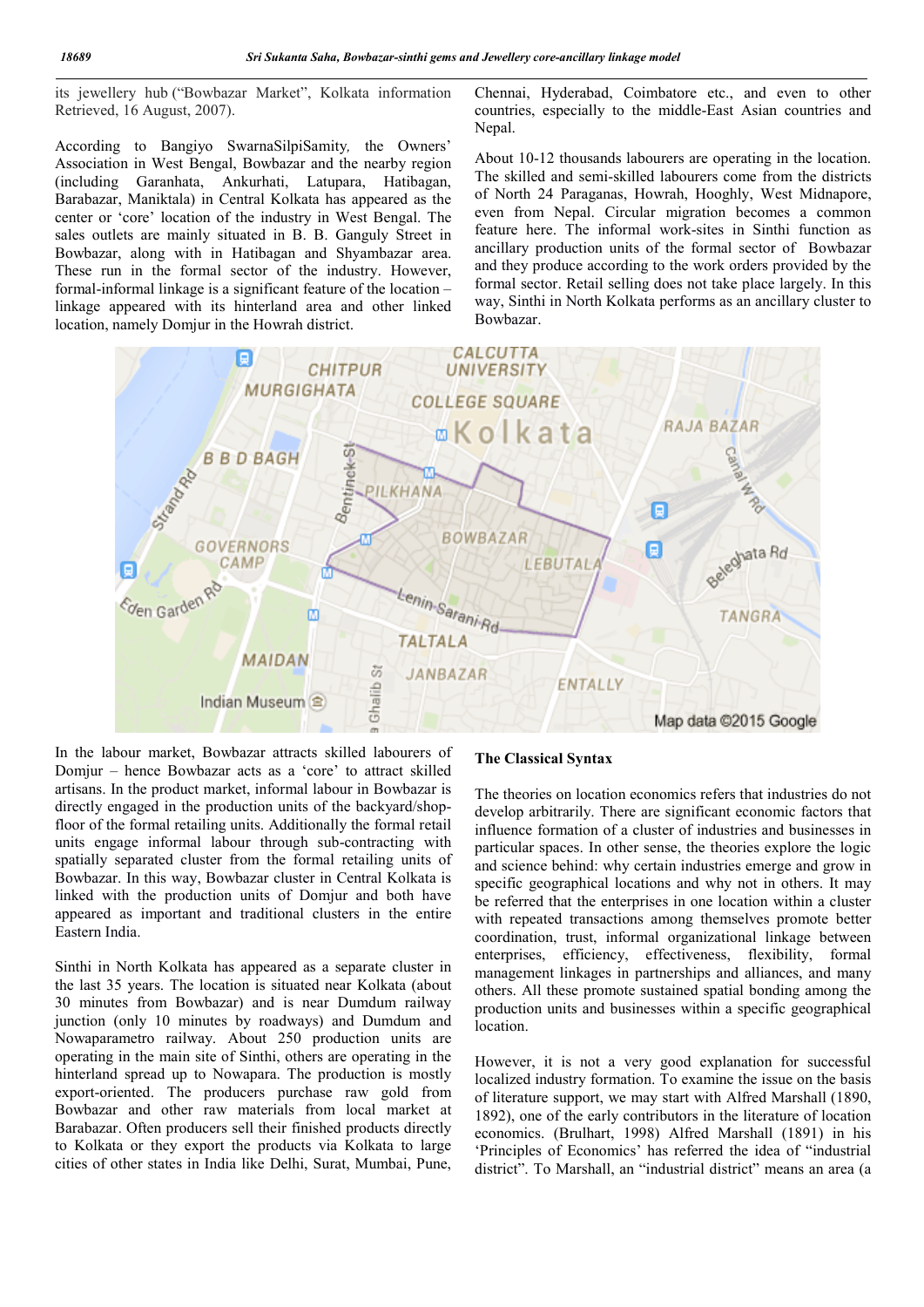district) where concentration of firms has settled down in a particular industry or in a group of industries. In this sense, the idea of "industrial district" does not simply refer to a "localized industry" but the idea refers more than it*.* Usuallya "localized industry" is an industry concentrated in certain geographical spaces. But an "industrial district" refers concentration of firms in an industry (or a group of industries) has settled down.

the clusters have expanded in the peripheral areas of Barabazar, Garanhata, Ankurhati, Latupara and many others in case of Bowbazar and the hinterland up to Nowapara in case of Sinthi. When the location became incapable to expand horizontally, it searched new locations in Shyambazar and Hatibagan area even in case of Bowbazar.In the last three decades, Bowbazar has made further horizontal expansion by formation of its new



To refer Marshall, one of the chief causes behind formation of these two localized industrial clusters in Bowbazar was the "patronage of a court" factor - the richer people of the adjacent area assembled there to make a demand for ornaments of especially high quality almost before 180-200 years, which attracted skilled workers from distance areas (North and South 24 Paraganas, East and West Midnapore, Hooghly, and the hinterland of Howrah district) to work in the cluster industry for higher wages and better work conditions. For these, firms attempted to settle down. In case of Sinthi, incapability of Bowbazar location to expand horizontally acted as a strong factor behind the formation of Sinthi location.

Once such localized industries are developed, trading functions of the spatial location are developed. Then it becomes stochastic that rent becomes higher in the central sites of the location. This makes the production units to 'congregate' in the outskirts and neighbourhood of the area with physical availability of raw materials at the local level. This has happened in Bowbazar and Domjur long years' back for which ancillary cluster in Sinthi in North Kolkata and is operating strong trading relations with Sinthi. (Brulhart, 1998) To Marshall, this 'primitive localization' is transformed into 'industrial district' in the long run both in Bowbazar.

With specialized skills, high division of labour has appeared within the firms due to differentiated skill possession by different individuals with differentiated abilities and knowhow. This has led to product specialization (particularly of lightweight gold jewelleries in Bowbazar and heavy-weight jewelleries inSinthi) and innovation in the area with labourintensive techniques of production. This works well into the well-established social (capital) networks (Brulhart, 1998) with well-developed bonding and tie-ups at the local level. In this way, the localized industry has offered "a constant market for skill", particularly when the production of the "industrial district" is skill-based. The employers are assured with supply of skilled workers since there is always a supply of skill in the local market (even through spatial labour mobility).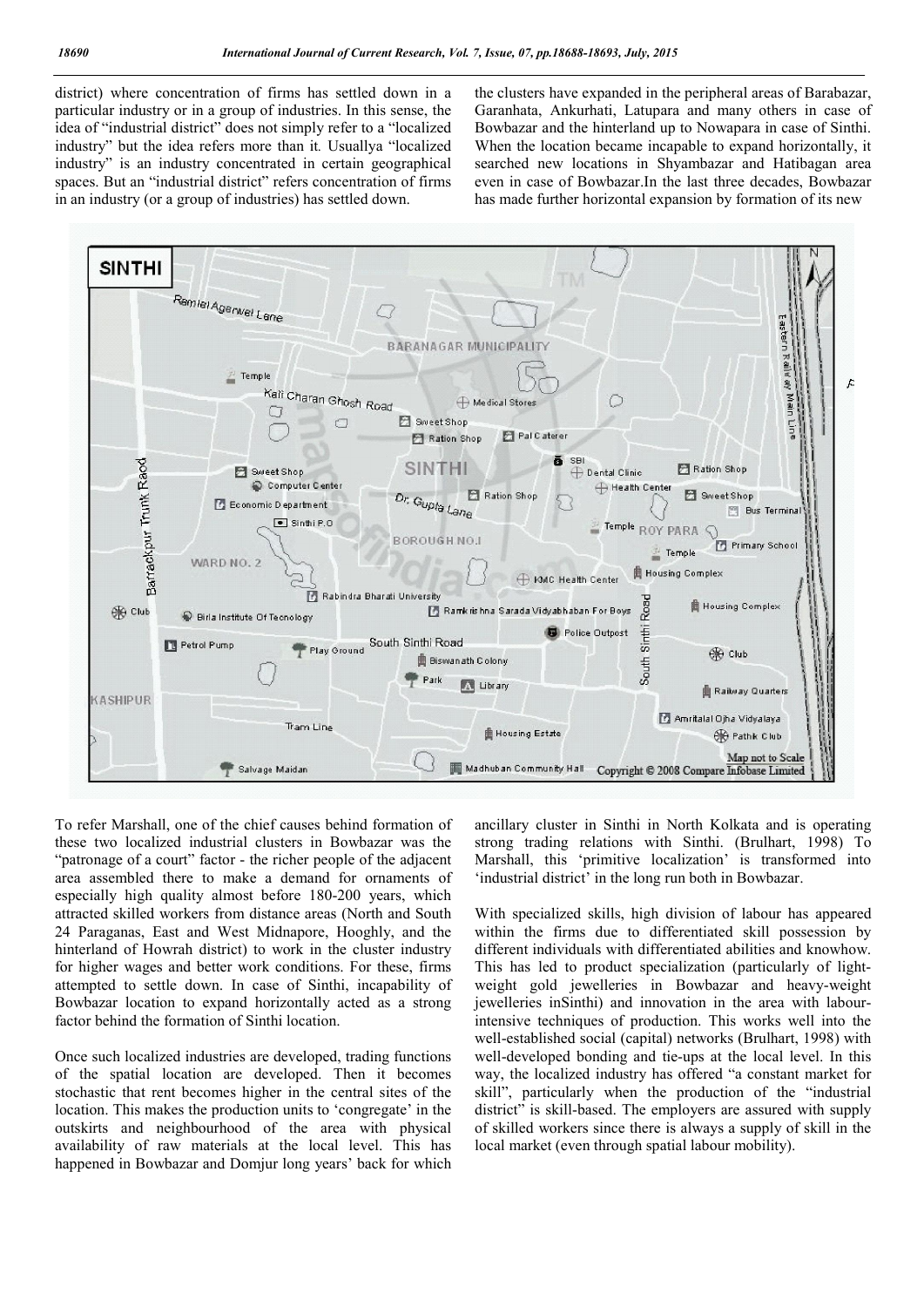When a number of firms are concentrated in a particular area within a localized industry, it is likely that several other subsidiary firms are built in the neighbourhood areas who supply necessary inputs and services. This has happened in Barabazar in case of Bowbazar and Baranagarin case of Sinthi. An industrial atmosphere is built in the entire area. The producing firms accept this business stimulus and made faster expansion and growth of the localized industry. The factor has been strong in Bowbazar. The industrial leadership has been captured by those firms who are able to initiate or follow these changes appearing in the market.

To refer Scitovsky (1954), the Marshallian "information spillover" has affected firm's production function in both of the clusters. To this, an increase in industry output increases stock of knowledge through positive information spillovers for each firm - which leads to an increase in output at the firm level. The "pure" external economies appear due to Marshallian "local market for specialized inputs" and "labour market pooling", which is consistent with imperfect competition with some market power of influential local producers, required for internal economies. (Brulhart, 1998) The small firms have used this to access the growth momentum (due to 'localized spillover' (Fujita, (1989)) of the location and have successfully made informal production.

To the revised Central Place Theory (Fujita, 1989) by Losch, any spatial economy would tend to be dominated by a central primal city, the hinterland of which would be characterized by smaller settlements and alternating areas of industrial concentration and dispersion. This concentration and dispersion has acted as a strong stimulus regarding the spread of the localized industry of Bowbazar and Sinthifrom their central site to the hinterland by making the region almost an "industrial district" through smaller settlements and alterations over time. (Fujita *et al*., 1999)

In the Big Push theory of Rosenstein-Rodan (1943), the solution to the insufficient size of the local market is referred to a co-ordinated (government-led) expansion of investment – hence big push enters into. This makes firms to reap the benefits of economies of scale, thereby promoting industrialization. Recently, a government-initiated jewellery hub is under planning near Nowapara. However, expansion of Sinthi from its main site to the hinterland has to be captured through privately-initiated industrial activity mainly. Much later, Becattini (1889, 1990) has referred that government and/or government-sponsored institutions are not able to create an industrial organization with collective efficiency – rather a minimum concentration of privately-initiated industrial activity may involve. This explains the present growth of Sinthi location.

#### V. The New Economic Geography Synthesis

The factors behind the formation Bowbazar may be searched for to the arguments given by Krugman. Paul Krugman (1991), one important contributor among the new growth theorists, refers that the geographical structure of any (industrial) economy depends on three key parameters. These are: (1) Transportation costs (Fujita, 1989), (2) Economies of scale, and

<u>.</u>

(3) Factor mobility. To Krugman, a combination of these factors results in increasing returns at the production unit. Reduced transport costs provide incentives to locate plants close to large markets (it is worth to refer that Bowbazar enjoys high transport cost advantage among the two clusters since it is near to both Howrah and Sealdah railway station and Sinthi near Dumdumrailway station). Labour in-mobility becomes then easier and a regular phenomenon due to the presence of well-developed transport and communication in the large markets - labour mobility (Fujita *et al*., 1999) appears from the "traditional" sector in the hinterland areas of the adjacent districts (North and South 24 Paraganas, Howrah, Hooghly, East and West Midnapore) considering labour-intensive traditional methods of production to the "modern" sector of the city which employs modern and improved technologies in case of Bowbazar and Sinthi.

A circular causation of all these appears there. It provides maximum individual interaction in the informal industrial periphery from the industrial 'core'. It appears due to the functioning of the four factors: (1) Marshallianlabour market pooling; (2) Pecuniary externalities; (3) Variety of non-traded inputs supplied at the local level; and (4) Information spillovers both in product and labour market processes.Here, the Marshall-Arrow-Romer (MAR)externality suggests that an increased concentration of a particular industry (or service) within a specific geographical region facilitates knowledge spillovers across firms, thereby promotes incentives to innovative activity and inter-firm spillovers. However, Jacobs externality and Porter externality suggest that local competition is suitable to extract knowledge externality.

In this way, the functioning of the "spread effects" accrued from the 'core' eventually impedes development of the periphery areas through multiplier effect on employment and output and a "relay" function appears through urban hierarchy at the peripherals. The effect is strong both in Bowbazar and Sinthi. This has created an incentive among the producers to establish firms within the localized industry and influences the spatial production structure through its expansion by maintaining a well-established production linkage between the two locations.

The Venables model (1996) starts working herewith - which is much consistent with the Bowbazar-Sinthi linkage. The model assumes that mobile workers spend their income at destination.<sup>2</sup> This causes a circular causation in locational decisions at destination. This immobility of income at destination has executed the Home Market Effect (HME) by which the geographically concentrated Gems and Jewellery industry of Bowbazar has generated an additional demand for the products, particularly in the peripheries of this large urban locations. This has attracted a large number of imperfectly competitive firms who out-source their work orders to the small and medium scale producers of the adjacent Sinthi location. This they do in order to make timely delivery of the produced goods to their customers. In this way, Sinthimaintains a strong product market linkage without any labour market linkages with Bowbazarsince few years back. The effect is so strong that Sinthi works as a'ancillary' to the 'core' of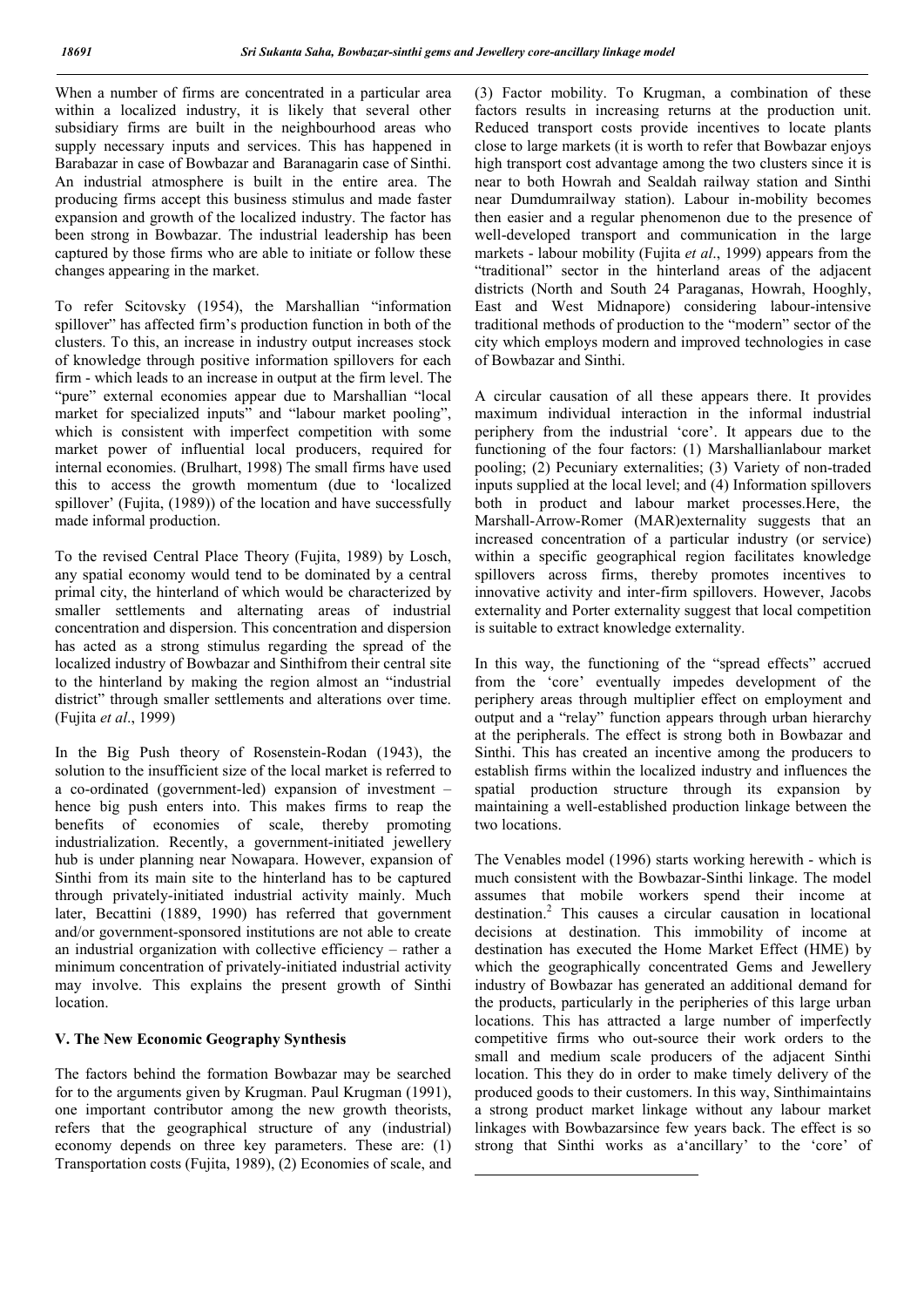Bowbazar by formation of strong exchange linkages in product and labour market processes and has appeared as a separate cluster in the map of Bengal Gems and Jewellery industry.

Fujita and Thisse (1996a, 2000b) give stress on increasing returns, externalities and spatial competition of almost oligopolistic in nature – which is almost the case of the big houses of Bowbazar. Here competition is restricted by distance – a firm is to compete only with its neighbouring firms. Spatial competition is therefore linked with strategic behavior by the firm – which is reflected in the changing pattern of advertisement of the big brands in Bowbazar. Fujita and Thisse consider non-homogeneity of spaces and internal economies of scale in production (no external economies) as two reasons for urban agglomeration. However, in case of Bowbazar, firms are both specialized and diversified.

To rerer Anas, Arnott and Small (1998), agglomeration of production units in the location of Bowbazar has appeared due to the decline in average costs as more production occurs within this specified geographic area. In other words, it relies strongly upon increasing returns to scale - considering internal and external economies of scale. However, the concept of agglomeration in the literature of Handerson (1974a, 1977b, 1988c, 2000d), Tabuchi (1998) and Black and Henderson (1999) is solely due to positive external economies of scale and are industry-specific - there are positive spillovers for which a firm of a particular industry locates in a particular location where other firms of the same industry are located.<sup>3</sup> These may be due to information sharing, labour pooling and existence of specialized suppliers, as referred earlier. What is crucial is that this further agglomeration of production units has caused further expansion (hence growth) of the existing location industry in Bowbazar.

The implication is that industry-specific external economies of scale can rationalize city system. Black and Henderson (1999) give stress upon positive externality. However, in reality, cities are both specialized and diversified (Glaeser *et al*., 1992). Each industry has its optimum size - sub-optimization of a city leads to welfare-improving profit-opportunity based mobility of entrepreneurs (Becker and Handerson, 2000). The argument provides a strong explanation of Bowbazar-Sinthi linkage.

## Conclusion

 $\overline{a}$ 

The theories on location economics refer that industries do not develop arbitrarily. The present study is an effort to explore factors influencing localized industry formation executing a formal-informal linkage appearing in the Bowbazarand Sinthi – the two important sites of the Gems and Jewellery industry in West Bengal. This exploration is based upon the classical syntax and new economic geography synthesis of Location Economics literature. To analyze why and how economic organization of these two particular localized industries are formed, the study is framed within the broader context of Regional Economics<sup>4</sup> to include spatial dispersion and coherence of this particular informal industrial activity in West Bengal. Further, uneven distribution of agglomerated production units across the spaces is also attempted in

references to the evidences of several micro-level field studies and survey results.

## Appendix:

1. The term 'agglomeration' of firms refers to decline in average costs in production as more production occurs within a specified geographic area (Anas, Arnott and Small 1998). In other words, it relies strongly on increasing returns to scale, considering internal and external economies of scale.

2. Cluster of enterprises is a geographical concentration of micro, small, medium and large enterprises producing same or similar type of goods and services.

3. As referred by Brulhart (1998), while concentration analyzes location across space of a few well-defined sectors, agglomeration analyzes location across space for a larger part of economic activity, and specialization deals with share of a particular location in specific industry in comparison to share of other locations in that industry.

4. Ref:Saha, Sukanta (2015), Spatial Concentration: Specificity and Informality, Journal Social Vision, Vol. 1 Issue 4 Jan-March.

5.Ref: Saha, Sukanta (2015), Formal-Informal Linkage and Tie up of Informal Labour: A Study Focused on Gold and Jewellery Industry, West Bengal, India,The International Journal Of Management, April Issue 2015.

6. Though the analysis of location started much before than Marshall with 'monocentric city model' of Von Thunen (1826) (Von Thunen's "Der IsolierteStaat in Beziehung aufLandschaft und Nationalokonomie").

7. Ref: Saha, Sukanta (2015), Argument for Informal Cluster Industry Formation: The Case of Sinthi Gold &Jewellery Industry, Journal DeshVikas, Vol. 2 Issue 1 April-June.

8. Social capital is social organizations (such as trust, norms, reciprocity, co-ordination, interactions belongingness and networks) between producers and workers that facilitate better co-ordinated actions.

9. To Scitovsky (1954), incorporation of imperfect competition initiates internal economies of scale that implies market power. Scitovsky distinguishes between "pure" (technological) and "pecuniary" external economies. The former affects firm's production function (e.g. Marshallian "information spillover").

10.In 1957, Gunnar Myrdal introduced the concept of circular or cumulative causation. In this, once a region (or country) takes lead in the process of economic development, positive external economies of scale in the region (or country) appears there – which ensures that the location will become an attractive place to invest and more attractive location for the labourers to work. The existence of strong localized spillovers leads to the establishment of a core in the region with large market and a periphery (Dicken and Lloyd, 1990).